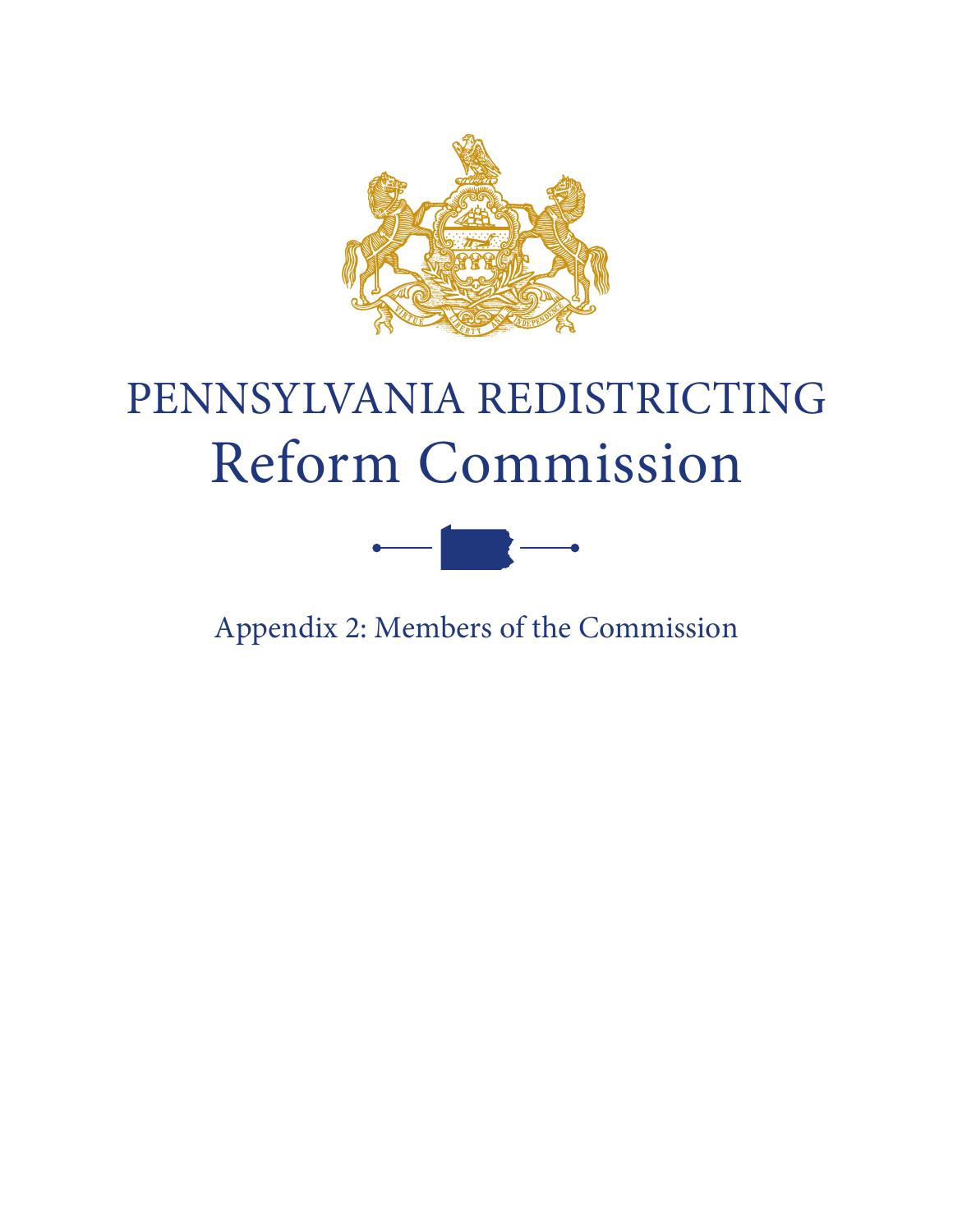# Appendix 2: Members of the Commission

*(Note: The Governor's Executive Order called for a 15-member Commission, but the Republican leadership opted not to appoint members as outlined in the Order. So, the Commission operated with 13 members. The Chair of the Commission communicated or met with Republican leadership at the outset of the process, and the Republican leadership was also provided with Commission briefing materials and drafts at every step of the process.)*

## **Lee Ann Banaszak**

Lee Ann Banaszak received her PhD from Washington University in 1989. Her primary research interests are in comparative political behavior, social movements, and women and politics. Her work has been published in the *American Political Science Review*, *Electoral Studies* and *Public Opinion Quarterly*, and her books include *Why Movements Succeed or Fail* (Princeton University Press), *The Women's Movement Inside and Outside the State* and *Women's Movements Facing the Reconfigured State*, edited with Karen Beckwith and Dieter Rucht (both Cambridge University Press). She came to Penn State in 1994 from Iowa State University.

## **Dr. Damary Bonilla-Rodriguez**

Dr. Bonilla-Rodriguez ran for State Representative in the 189th District of Pennsylvania in the 2016 election cycle where she became the first Hispanic candidate to make a state ballot in two counties (Pike and Monroe). She is a board member of Latina VIDA, Latinas on the Plaza, and Los Compadres, Modern Caballero and on the advisory board of several organizations, including the Board of Hispanic Caucus Chairs and the Alliance for Positive Youth Development. She was recently appointed by Pennsylvania Governor Tom Wolf to serve on his statewide Advisory Commission on Latino Affairs. She is also the author of two books, *Ethics, Gender, and Leadership in the Workplace* and *Today's Inspired Latina (Volume II).*

Dr. Bonilla-Rodriguez holds a BA in Spanish and Social Work from the College of New Rochelle. She also holds a MS in Organizational Communications and a Specialized Certification in Corporate Communications from New Rochelle and a Doctorate in Education focusing on Executive Leadership from St. John Fisher College.

#### **Susan Carty**

Susan Carty joined the Chester County League of Women Voters (LWVCC) in 2009. From 2010-2012, she chaired the Public Education Committee offering public panel discussions with a focus on education funding, the role of the State Auditor General and the impact of School Boards. She was elected President of the LWVCC in 2012, prioritizing membership diversity and inclusion, and in 2013 became President of League of Women Voters of Pennsylvania.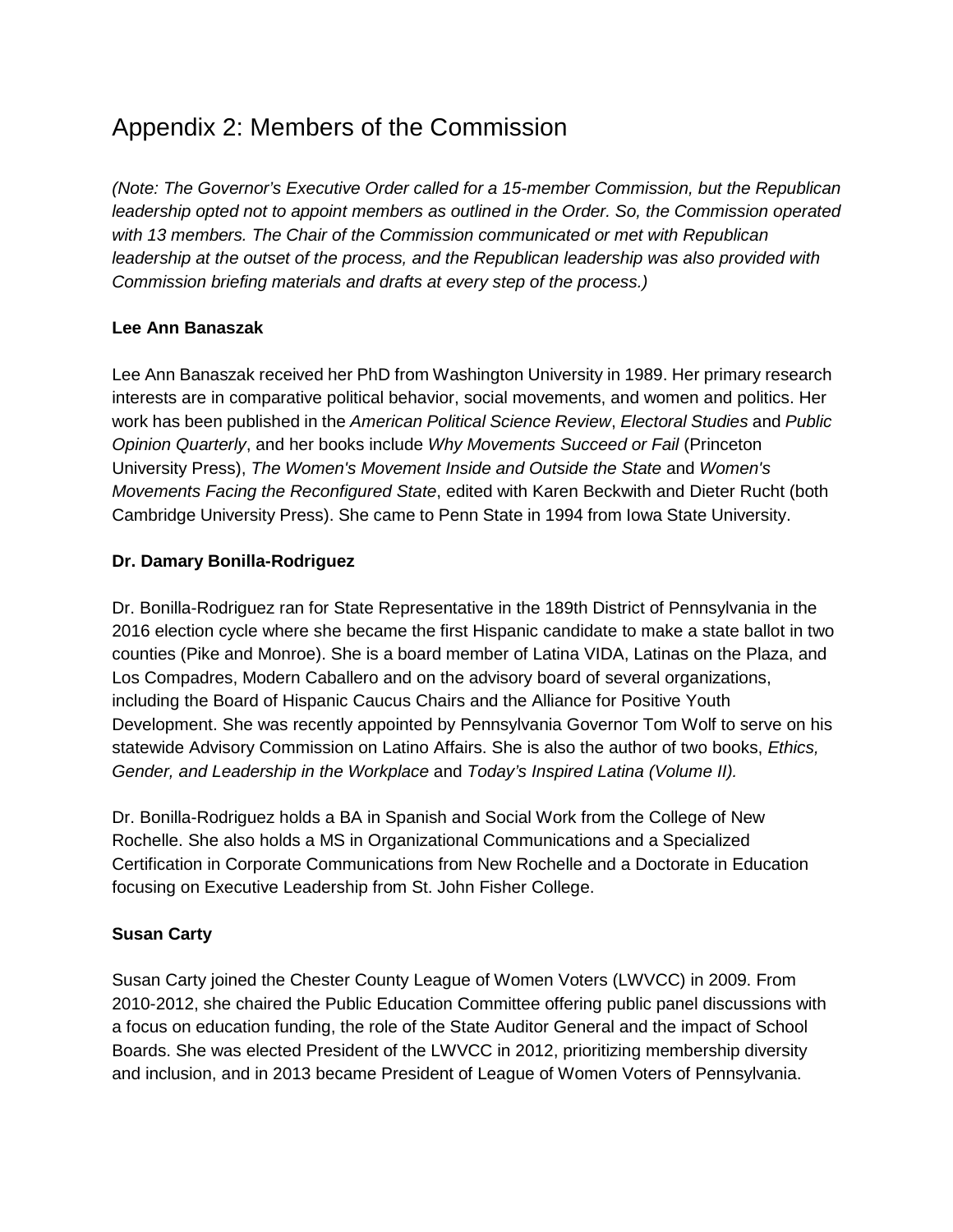Ms. Carty's professional career transitioned through the role of Insurance Underwriter to that of Secondary School Biology teacher, where she coached Science Olympiad and served as a union representative. She received the Pfizer Education Initiative Distinguished Teacher Award in 2001 after crossing the Pacific Ocean as Teacher at Sea with the National Oceanic and Atmospheric Administration. In addition to serving on her township Planning Commission for ten years, Ms. Carty serves as Board Member for Pennsylvanians for Modern Courts.

Ms. Carty received her BA in Bio-Psych from Immaculata College and achieved a Masters Equivalent with coursework from West Chester University, Widener University, and Woods Hole Marine Biological Laboratory.

#### **Senator Jay Costa**

State Senator Jay Costa was elected in a special election in April 1996. He is now serving his fifth full term representing the Pittsburgh-area 43rd District and was elected Senate Democratic Leader in 2010.

Beyond his legislative work, Senator Costa serves on the board of trustees of the University of Pittsburgh and is treasurer of the Community College of Allegheny County board. He also is on the boards of the Catholic Charities Free Health Care Center, Pittsburgh Ballet Theatre, Sen. John Heinz History Center, 3 Rivers Wet Weather, Pittsburgh Regional Health Initiative, CLO, Forest Hills Community Development Corporation and a lifetime trustee of the Carnegie Library of Pittsburgh. Before his election to the Senate, Senator Costa was a deputy sheriff in Allegheny County and Allegheny County Register of Wills.

A graduate of the Community College of Allegheny County (AS, 1977) and Indiana University of Pennsylvania (BA 1979), Costa also holds a JD from Duquesne University's School of Law (1989). He is currently a Principal at Pittsburgh law firm Dickie McCamey & Chilcote P.C.

#### **Kathy Dahlkemper**

Dahlkemper took office as Erie County Executive on January 7, 2014, where she currently serves. Kathy Dahlkemper grew up in Erie and earned her BS in Dietetics from Edinboro University in Pennsylvania. Kathy was elected to the U.S. House of Representatives for the 3rd District of Pennsylvania and served from 2009-2011, working on the Agriculture Committee, Science & Technology Committee and the Small Business Committee.

Prior to serving in Congress, Ms. Dahlkemper and her husband co-founded Lake Erie Arboretum at Frontier Park (LEAF), a nonprofit where she served as Executive Director for 10 years.

Ms. Dahlkemper has completed the Executive Education program "Women and Power: Leadership in a New World" at Harvard University's John F. Kennedy School of Government.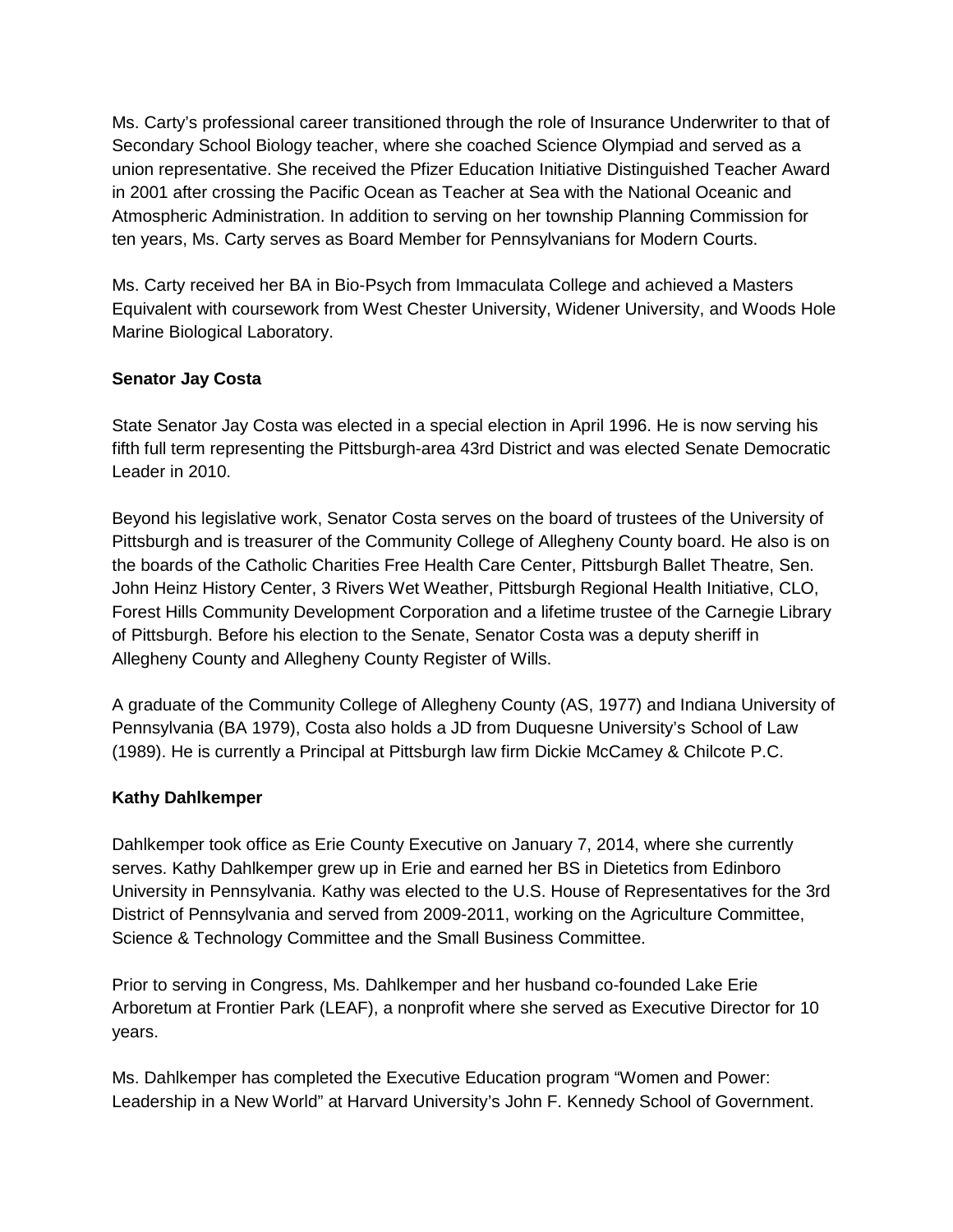She was a faculty member for The 2012 Project at Chatham University, which aimed to elect more women to public office. Committed to encouraging women to run for office, she currently serves on the Advisory Board of the Pennsylvanian Center for Women & Politics.

#### **Charlie Dent**

Charlie Dent recently joined the law firm DLA Piper after representing the 15th District of Pennsylvania in the U.S. House of Representatives for seven terms. He provides strategic advice and counsel to clients on the federal, state and local level on subjects including defense, life sciences, transportation, homeland security, infrastructure, health issues, energy, and international investment, trade and commerce.

During his time in Congress, he served on the House Committee on Appropriations, where he chaired the Subcommittee on Military Construction, Veterans Affairs and Related Agency. He was also the chair of the House Ethics Committee from 2015 to 2017.

Dent served as an aide to Congressman Donald L. Ritter before serving in the PA House from 1991 to 1998 and in the Senate from 1999 to 2004. He graduated from Penn State University and holds a MPA from Lehigh University.

#### **Rep. Frank Dermody**

Representative Frank Dermody, the Democratic leader of the PA House of Representatives since 2011, has represented the 33<sup>rd</sup> District (Allegheny and Westmoreland Counties) since 1991.

Dermody grew up in Clarks Summit, PA and attended Columbia University, where he played football and earned a Bachelor of Arts in history in 1973. He also earned a law degree from Indiana University School of Law - Bloomington in 1982.

Prior to his election to the House, Dermody worked as an assistant public defender in Harrisburg and then as assistant district attorney in Allegheny County for five years, prosecuting rape, murder and child-abuse cases. He was also appointed by Governor Bob Casey to fill a District Judge vacancy in 1989 and served for seven months.

#### **Amanda Holt**

Amanda Holt was appointed to fill an at-Large vacancy on the Lehigh County Board of Commissioners in July 2014.

A native of Lehigh County, Amanda Holt is best known for her efforts on state redistricting, which eventually led her to a historic victory before the Pennsylvania Supreme Court in 2012. After offering her own reapportionment, the court ruled that the bipartisan Legislative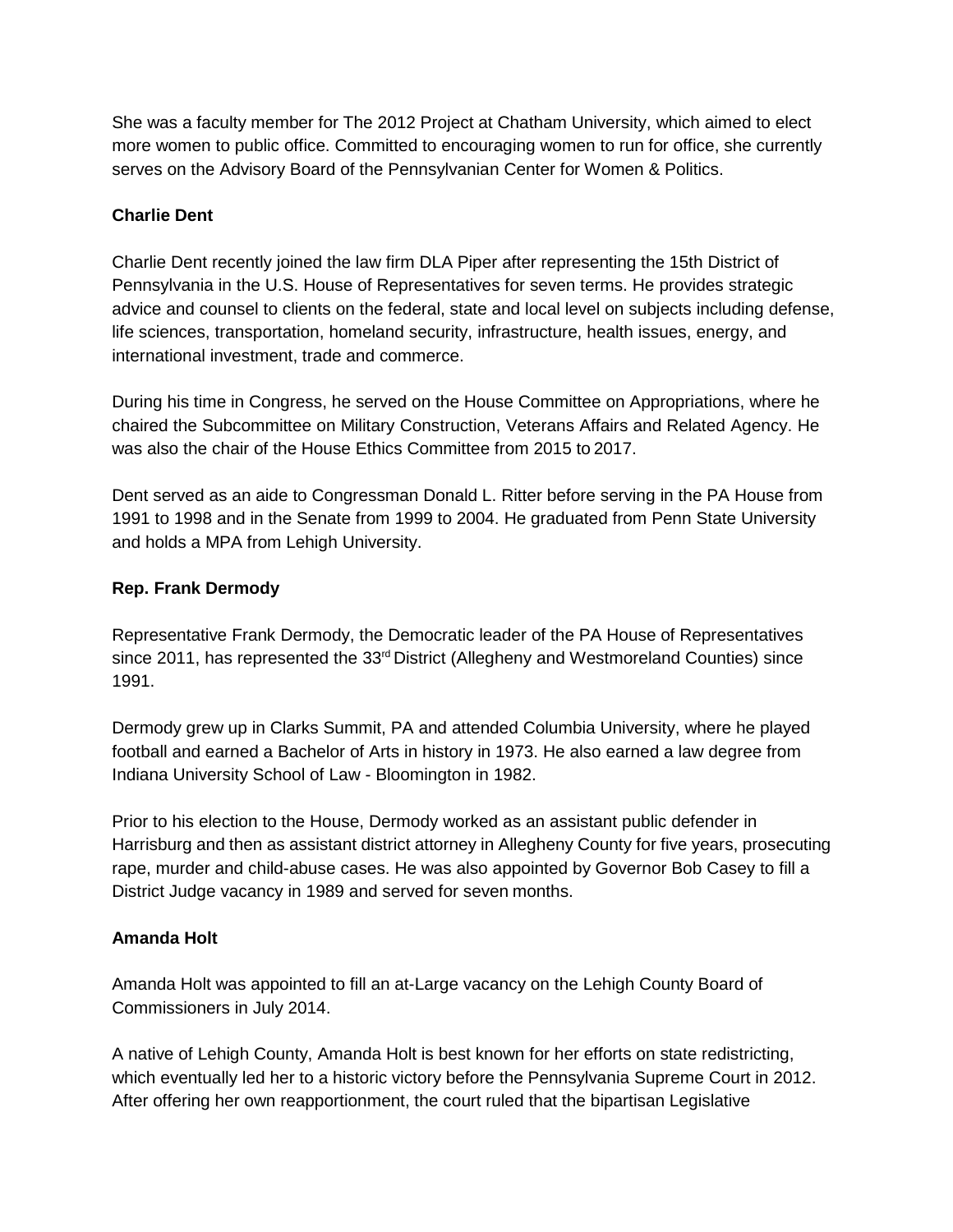Reapportionment Commission had failed to meet the Pennsylvania Constitution's mandate not to split political subdivisions "unless absolutely necessary".

Amanda has also worked as a volunteer with children and nursing home residents for nearly twenty years. She also served as an elected Judge of Elections from 2009 to 2014. In 2012, she was named "Citizen of the Year" by the Patriot News and was honored by the American Association of the University of Women with their Impact Award. In 2014, she was the recipient of the Public Service Achievement Award from Common Cause.

## **Reverend Robert L. Johnson**

Rev. Robert L. Johnson is a native of Philadelphia. He earned an Associate of Arts degree from Morristown College and a Bachelor of Arts from Albright College. He then headed to the United Theological Seminary in Dayton, Ohio where he received his Master of Divinity degree. While in Dayton, he also served as pastor to Residence Park United Methodist Church from 1992 to 1995.

After completion of his Seminary education, Rev. Johnson was appointed to Simpson-Fletcher United Methodist Church. Rev Johnson served as the senior pastor at Mt. Zion United Methodist Church from 2009 to 2014, where church attendance increased and a feeding ministry was created. He was appointed the Pastor of Tindley Temple United Methodist Church in July 2014.

Rev. Johnson is a member of Historic Tindley Temple UMC, Black United Methodist Preachers, Alpha Phi Alpha Fraternity, the Lupus Foundation, the Black Empowerment Group, the NAACP and the Interdenominational Pastors Alliance.

#### **Sharmain Matlock-Turner**

Sharmain Matlock-Turner has served as President and CEO of the Urban Affairs Coalition since 1999. The Urban Affairs Coalition unites government, business, neighborhoods, and individual initiative to improve the quality of life in the region. Prior to leading the Urban Affairs Coalition, Ms. Matlock-Turner was associate vice president of legislative and community affairs for Mercy Health System and AmeriHealth Caritas, chief of staff to the late Senator Roxanne H. Jones and a staffer in the PA House of Representatives and Philadelphia City Council.

Ms. Matlock-Turner is co-founder and chair of the West Oak Lane Charter School. She serves on numerous boards and committees including the Peirce College Board of Trustees and the Regional Federal Reserve Bank's Economic and Community Advisory Council.

Ms. Matlock-Turner holds a BA in education from Temple University and is a graduate of Harvard Business School's nonprofit leadership. She received an Honorary Doctorate of Humane Letters from Peirce College and is a Senior Fellow at the Fels Institute of Government at the University of Pennsylvania.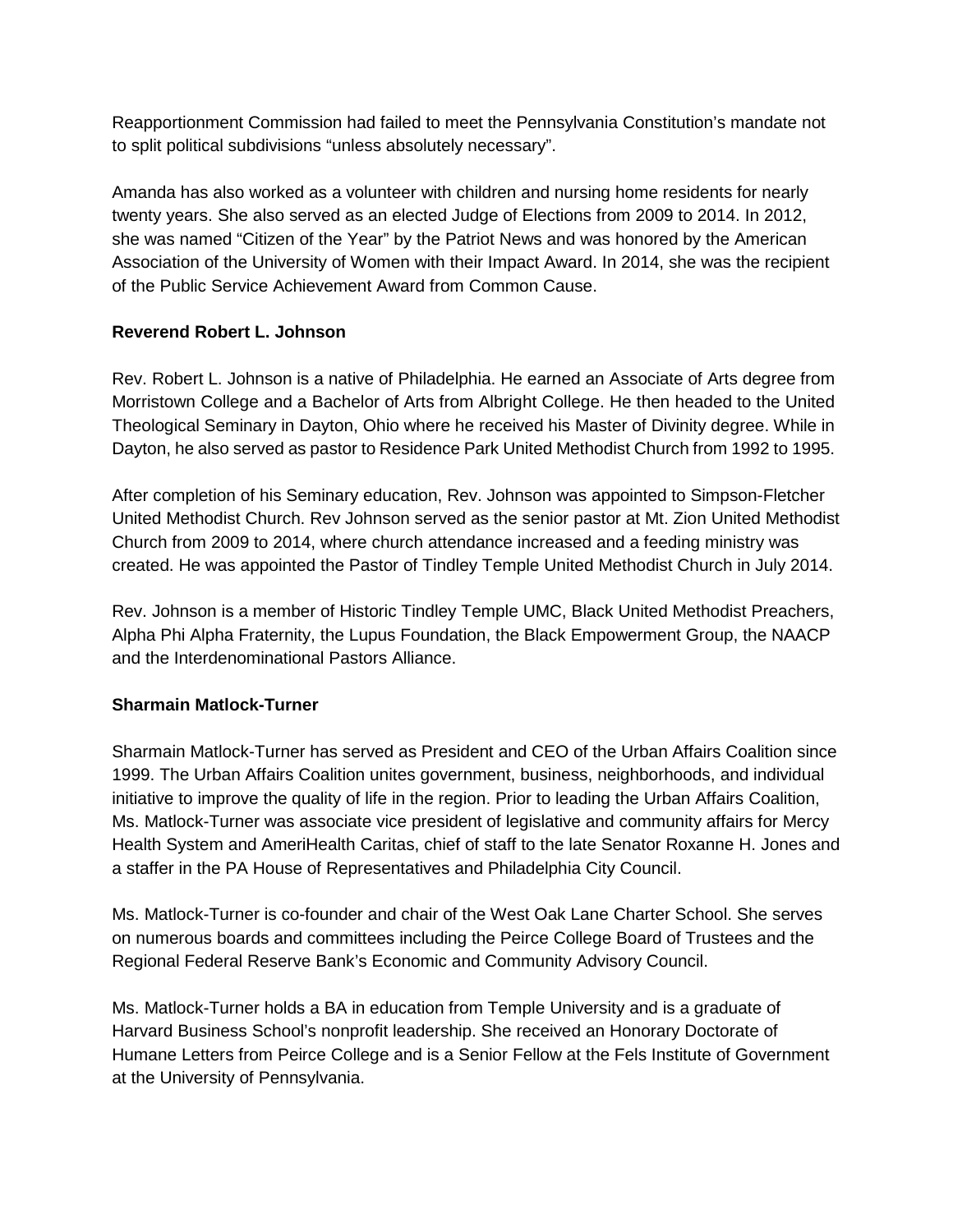#### **Jessica Myers**

Jessica Myers is the Director of Policy for the Pennsylvania Department of State where she assists with policy agenda development and strategy in the areas of elections, charities, corporations and professional licensure. Myers was promoted from Deputy Director of Policy in March 2019. She returned to the Department of State in July 2017 as Deputy Policy Director.

Myers worked previously for the U.S. Election Assistance Commission (EAC) as a Research Program Specialist from 2010 to 2017, managing projects related to voting system standards, testing and certification. Prior to the EAC, Myers worked for the PA Department of State's Bureau of Commissions, Elections & Legislation, where she began in 2006 as Chief of the Division of HAVA (Help America Vote Act) and was later promoted to Chief of the Division of Campaign Finance and Lobbying Disclosure.

Myers holds an MA in local history from the University of Ulster in Northern Ireland and a BA in peace and conflict studies from Gettysburg College.

#### **Wes Pegden**

Wesley Pegden is an associate professor of mathematical science at Carnegie Mellon University in Pittsburgh, specializing in discrete mathematics, including probabilistic combinatorics, combinatorial game theory, graph theory and discrete geometry. He has co-written academic papers on gerrymandering and appeared as an expert witness on redistricting before the Pennsylvania Commonwealth Court in 2017.

A professor at Carnegie Mellon since 2013, Pegden received his doctorate from Rutgers University in 2010 and was a National Science Foundation postdoctoral fellow from 2010 to 2013. He earned his BS in mathematics from the University of Chicago in 2004.

#### **David Thornburgh**

David Thornburgh is currently President and CEO of the Committee of Seventy, a Philadelphia-based nonprofit and nonpartisan good government group. Recently, he launched Draw the Lines PA, a statewide public mapping competition that equips citizens with the digital tools to draw political maps.

Before Seventy, Thornburgh was Executive Director of the University of Pennsylvania's Fels Institute of Government. There, he created a national Public Policy Challenge student competition in partnership with Governing magazine. Previous to Fels, he served as Executive Director of the Economy League of Greater Philadelphia, where he co-founded Graduate! Philadelphia to encourage adults to complete a college degree, and also Campus Philly to increase the magnetic pull of the Philadelphia region for college graduates. Earlier, he was Director of the Wharton Small Business Development Center, where he founded The Enterprise Center, a nationally recognized business accelerator for minority entrepreneurs, and co-founded the Philadelphia 100, an annual celebration of the region's fastest-growing new companies.